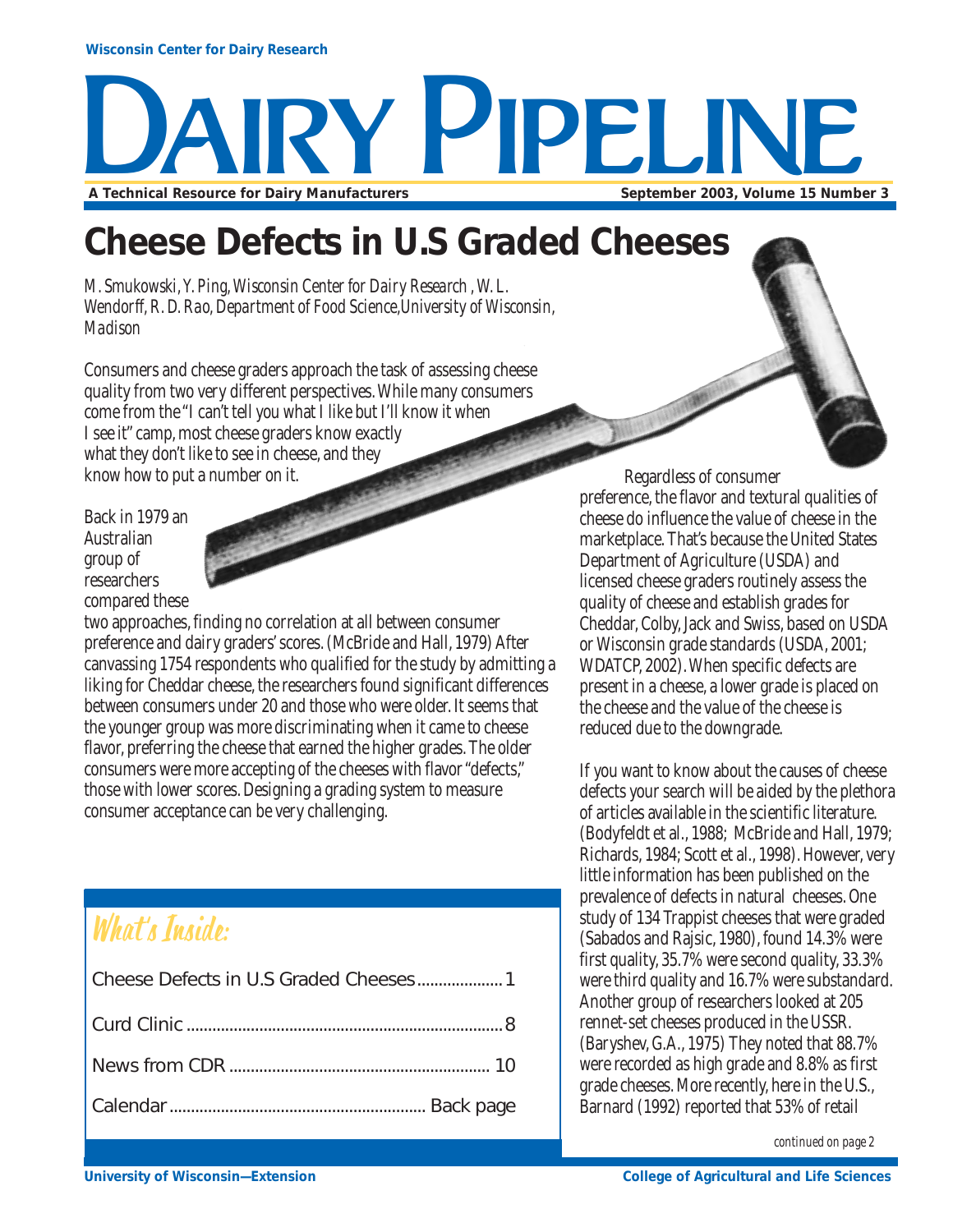#### *continued from page 1*

samples of Cheddar cheese had pronounced fruity/fermented, unclean, rancid or moldy flavor defects. Hansen and Keziah (2000) reported that of 250 retail Cheddar samples, 75% were acid, 45% were bitter and 40% had whey flavor. Even so, most of the information regarding overall quality of graded cheeses is proprietary information, retained by the major cheese manufacturers and marketers. The objective of our study was to survey the cheese industry to determine the prevalence of various cheese defects causing downgrades and to assess the economic impact of those defects.

### **Industry survey**

Grading records for Cheddar, Colby, Monterey Jack, bulk American and Swiss cheese were obtained from ten national cheese manufacturers or processors over a six-month period in 2001. Records included the volume of cheese manufactured or purchased, defects identified and grades established for each lot, and price decreases due to downgrades of each defective lot. Grades were established based on the USDA grade standards for mild Cheddar, bulk American, Colby, Monterey Jack, and Swiss cheese (USDA, 2001). Bulk American cheese is Cheddar, washed curd, stirred curd or Colby cheese for manufacturing that is packaged in bulk form. Information from each of the respondents was pooled by age of cheese at grading to provide confidentiality for each of the companies.

### **Retail Cheddar cheese survey**

In addition, we conducted a retail cheese survey by randomly purchasing two hundred samples

*Table 1. Number of cheeses graded during the six-month survey period.1000 kg samples*

|                      | Age of cheese when graded |         |            |
|----------------------|---------------------------|---------|------------|
| Variety              | 4 days                    | 10 days | 30-60 days |
| Cheddar              | 11,535                    | 2,676   | 18,985     |
| Colby                | 67                        |         | 2404       |
| Monterey Jack        |                           |         | 2673       |
| <b>Swiss</b>         |                           |         | 506        |
| <b>Bulk American</b> |                           | 1,471   |            |

of mild Cheddar cheese from 10 supermarkets in Dane county (Wisconsin) over a 3-month period. We selected cheeses that had at least 6 weeks or more remaining before the pull date listed. Cheeses were held at 5ºC, for a maximum of 5 days, until a trained sensory panel evaluated them. Our fourteen panelists were trained to identify defects in mild Cheddar cheese against the USDA grade standards (USDA, 2001). Potential defects included aroma and flavor attributes: acid, bitter, feed, fermented, flat, fruity, lipase, metallic, old milk, high salt, low salt, sulfide, utensil, whey-taint and yeasty, and body and texture attributes: corky, crumbly, curdy, gassy, mealy, open, grainy, pasty, pin holes, short, sweet holes and weak. Before sensory evaluation, cheeses were removed from cold storage and tempered to 10ºC.

Panelists evaluated ten cheese samples per tasting session. Cheeses were cut into 10x2x2 cm rectangular pieces, coded with 3-digit numbers and presented to panelists in random orders. We provided panelists with unsalted crackers, water and expectoration cups to cleanse the palate between samples. Napkins were provided for panelists to clean the hands between samples. Tasting ballots were collected and tabulated after each tasting session and testing was

*Table 2. Percentage of various grades of Cheddar and Colby cheeses when graded at 4 and 10 days*

| Grade $1$   | Cheddar<br>at 4 days | Colby<br>at 4 days | Cheddar<br>at 10 days | <b>Bulk American</b><br>at 10 days |
|-------------|----------------------|--------------------|-----------------------|------------------------------------|
| Α           | 99.36                | 94.30              | 94.80                 | 85.68                              |
| B           | 0.33                 | 0                  | 3.70                  | 1.42                               |
| C           | 0                    |                    | 0.68                  | 0.72                               |
| Below grade | 0.31                 | 5.70               | 0.82                  | 12.16                              |

1 Based on USDA grade standards for mild Cheddar, Colby and bulk American cheeses.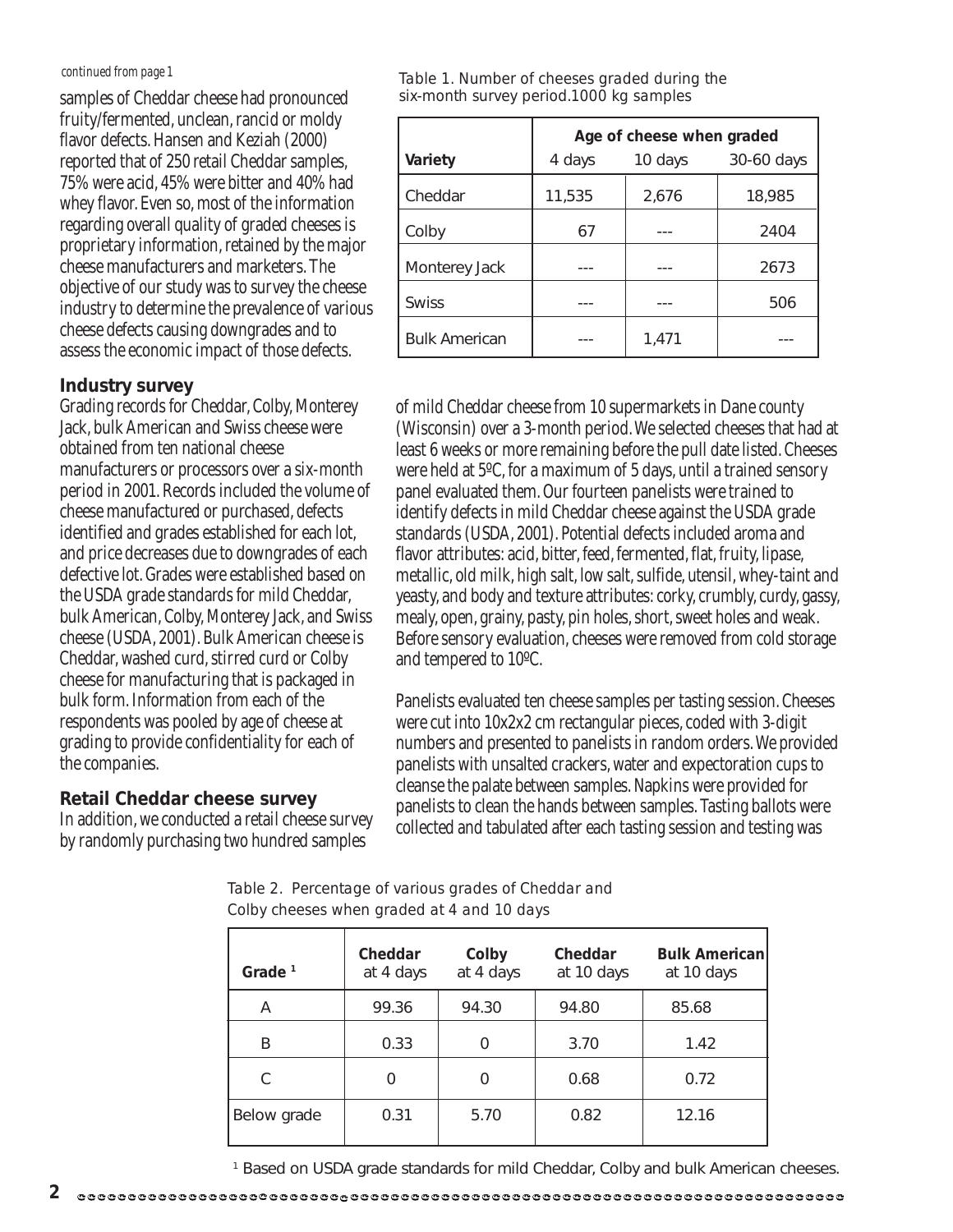| <b>Defect</b> | 4 days of age<br>% of cheeses | 10 days of age<br>% of cheeses |
|---------------|-------------------------------|--------------------------------|
|               |                               |                                |
| Any defect    | 0.64                          | 16.83                          |
| Acid          | 0.35                          | 13.35                          |
| Unnatural     |                               | 1.24                           |
| Mottled       | 0.01                          | 1.22                           |
| <b>Bitter</b> |                               | 1.01                           |
| Rough surface |                               | 0.37                           |
| Open          |                               | 0.26                           |
| Short         | 0.23                          |                                |
| Weak          |                               | 0.16                           |
| Feed          |                               | 0.16                           |
| Grainy        | 0.13                          |                                |
| Flat          | 0.05                          | 0.10                           |
| Corky         | 0.10                          |                                |
| Seamy         |                               | 0.05                           |
| Mealy         |                               | 0.05                           |
| Sour          | 0.03                          |                                |

*Table 3. Frequency of various body and flavor defects in Cheddar cheese graded at 4 and 10 days of age.*

conducted twice a week for ten weeks. Defects were recorded if at least five of the panel members identified a defect as definite in intensity.

### **Industry survey: results**

Table 1 lists the quantities of cheese graded by the ten national natural cheese manufacturers and processors during the sixmonth survey period. USDA grade standards (USDA, 2001) specify that Cheddar, Colby and Monterey Jack cheese should be aged 10 days before grading and Swiss must be over 60 days old. However, some cheese plants with limited aging facilities will grade Cheddar, Colby and Monterey Jack cheese at 4 days, when the cheese is shipped out to aging warehouses. For official grade certification, those cheeses need to be graded again after meeting the aging requirements. Cheeses graded at 30 to 60 days were generally graded at processing facilities that were cutting and wrapping cheese for retail distribution or further processing. Those plants provided information regarding the decrease in cheese value due to downgrades in quality.

At 4 days of age, over 99% of the Cheddar cheese graded out as A Grade (Table 2). However, 5.7% of the Colby cheese graded at 4 days had both acid flavor and weak body defects. Colby cheese, with its higher moisture content in the final cheese, was probably more susceptible to faster development of excess acid and rapid body breakdown. At 10 days of age, only 94.8% of the Cheddar cheeses were graded as A Grade and 85.68% of bulk American was A Grade. Body and flavor defects identified in 4-day old Cheddar cheese were similar to Colby, showing acid flavor and short body defects (Table 3). At 10 days of age, graders identified defects in 16.83% of the Cheddar cheeses (Table 3). However, some cheeses with very slight acid flavor were still acceptable as A Grade cheese. Therefore, only 5.25 % of the cheeses had defects resulting in a downgrade. Some defects, e.g., seamy and bitter, were not observed in 4 day-old Cheddar cheese but were starting to show at 10 days of age. Some defects reported for bulk American cheese, e.g., rough surface, moldy and leakers were more typical for that type of cheese (Table 4). They are generally the result of poor curd handling and packaging rather than the chemical interactions that can contribute to body and flavor defects.

*continued on page 4*

### *Table 4. Frequency of defects in bulk American cheese at 10 days*

| <b>Defect</b> | % of cheeses |
|---------------|--------------|
| Any defect    | 22.97        |
| Acid          | 12.24        |
| Rough surface | 3.79         |
| Curdy         | 2.35         |
| Moldy         | 1.98         |
| Leakers       | 1.81         |
| <b>Bitter</b> | 1.44         |
| Whey taint    | 0.90         |
| Flat          | 0.36         |
| Short         | 0.18         |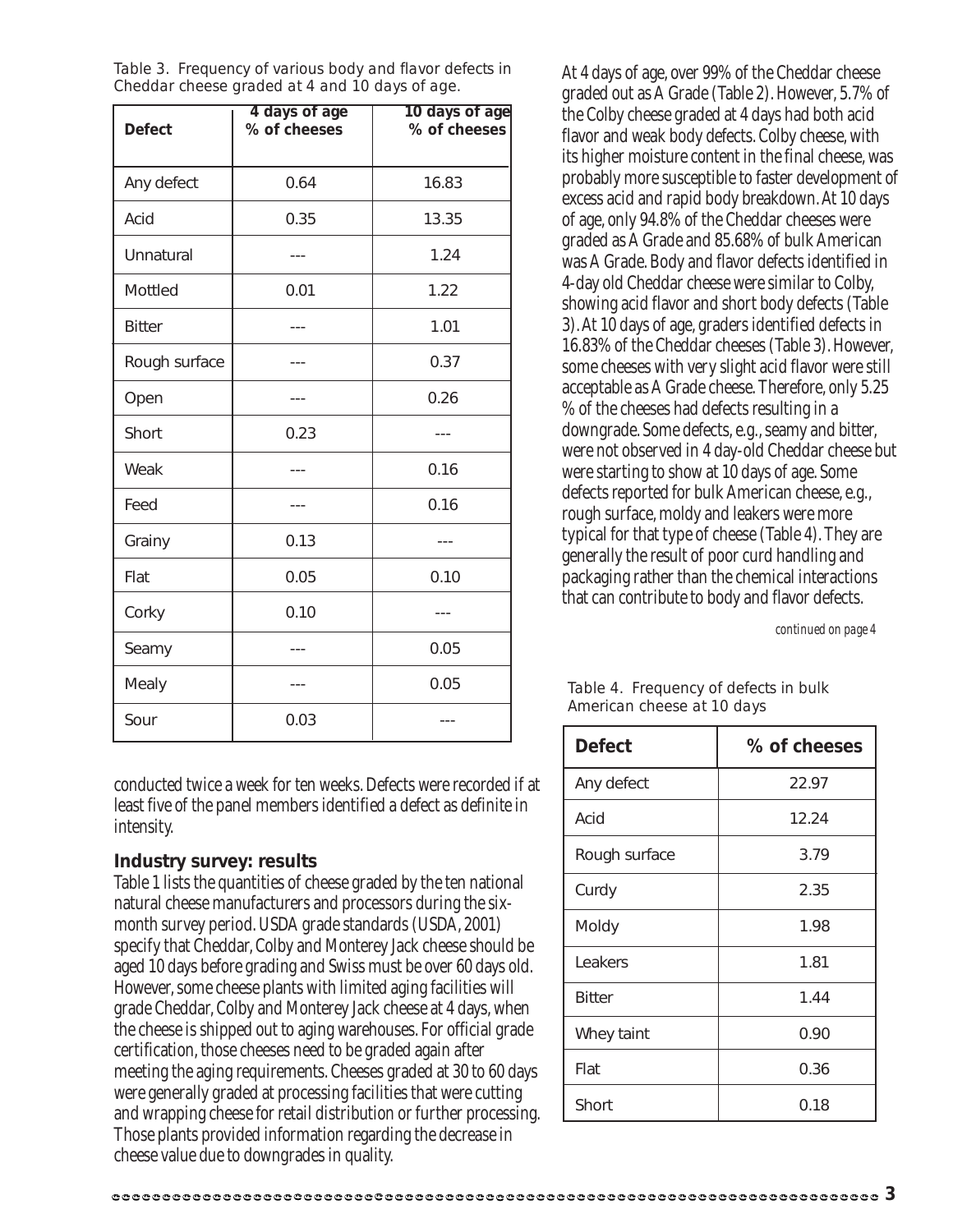*Table 5. Frequency of downgrades in American type cheeses when evaluated at 30-60 days of age.*

|                              | % of cheeses |          |                      |
|------------------------------|--------------|----------|----------------------|
| <b>General defects</b>       | Cheddar      | Colby    | <b>Monterey Jack</b> |
| Any defect                   | 7.26         | 4.00     | 9.66                 |
| Body/texture <sup>1</sup>    | 6.54         | 2.96     | 7.78                 |
| Microbiological <sup>2</sup> | 1.6          | 0.09     | 1.22                 |
| Flavor <sup>1,2</sup>        | 0.66         | 2.32     | 2.45                 |
| High moisture <sup>1,2</sup> | 0.25         | 0.89     | 0                    |
| $pH^2$                       | 0.11         | $\Omega$ | 0.08                 |
| Size and shape <sup>1</sup>  | 0.10         | 0.39     | 0.67                 |
| Foreign matter <sup>2</sup>  | 0.07         | 0.07     | 0.12                 |

<sup>1</sup> Defects based on USDA grade standards.

2 Defects based on purchase specifications of cheese processors.

*Table 6. Frequency of body and flavor defects in Cheddar cheeses graded at 30 to 60 days of age.*

| Defect <sup>1</sup> | % of cheeses |
|---------------------|--------------|
| Any defect          | 15.50        |
| Acid                | 4.31         |
| Curdy               | 4.23         |
| Open                | 3.09         |
| Weak                | 2.65         |
| Whey taint          | 2.07         |
| <b>Bitter</b>       | 0.77         |
| Mottled             | 0.70         |
| Fruity              | 0.47         |
| Flat                | 0.10         |

*Table 7. Frequency of defects in Swiss cheese when graded at 30-60 days of age.*

| Defect <sup>1</sup> | % of cheeses |
|---------------------|--------------|
| Any defect          | 16.80        |
| <b>Underset</b>     | 8.06         |
| Splits and cracks   | 4.80         |
| <b>Utensil</b>      | 4.06         |
| Overset             | 3.07         |
| Shape/appearance    | 1.72         |
| <b>Nutshell</b>     | 1.65         |
| Weak/pasty          | 1.50         |
| <b>Nesty</b>        | 0.88         |
| Flat                | 0.45         |

<sup>1</sup> Based on USDA grade standards for mild Cheddar cheese.

<sup>1</sup> Based on USDA grade standards for Swiss cheese.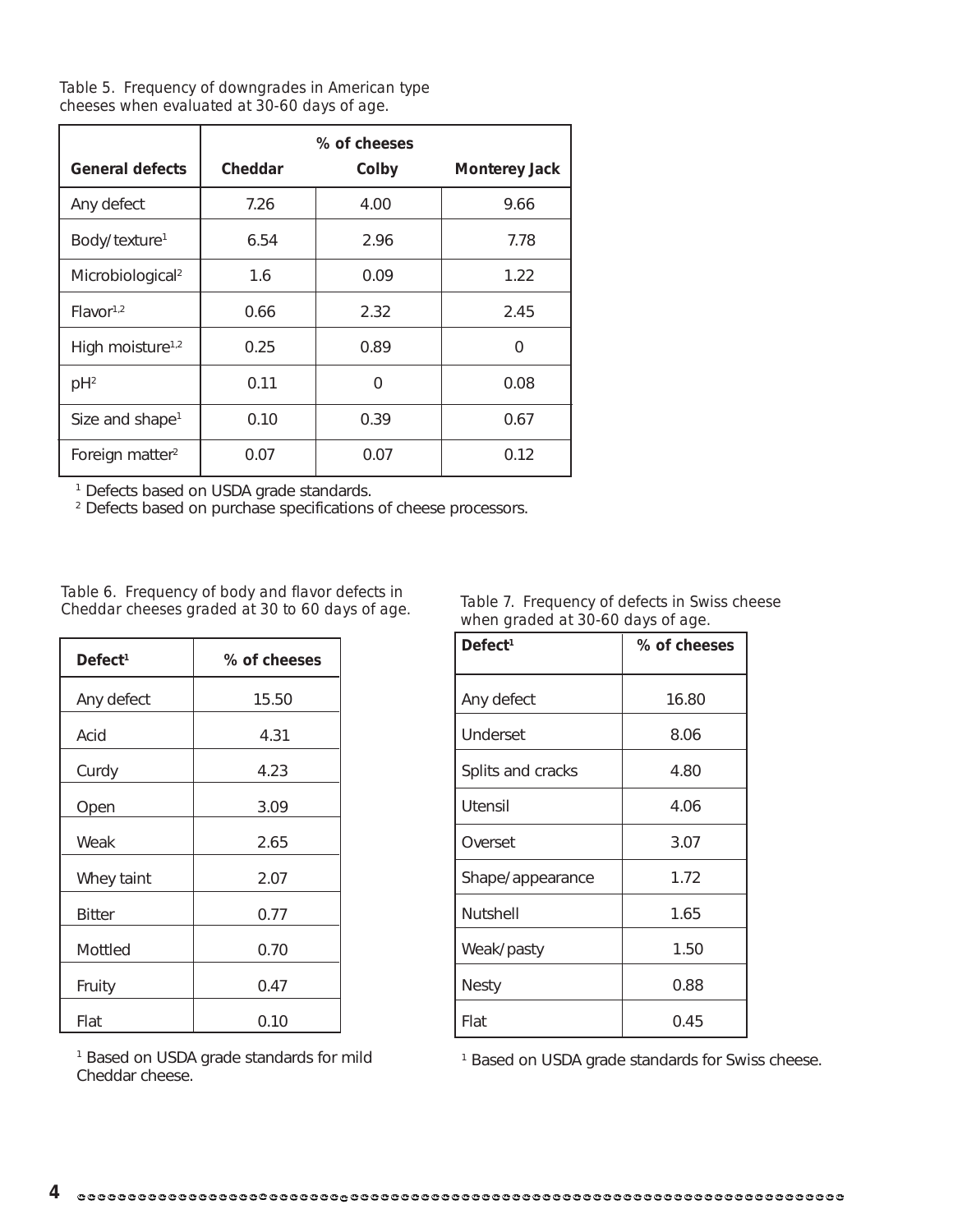Two factors emerged when 30-60 day Cheddar, Colby, and Monterey Jack cheeses were graded and evaluated at cheese processors. Not only was there a greater propensity to downgrade a cheese based on the USDA grade standards, but there was also the potential decrease in cheese value due to non-compliance with purchase specifications. Table 5 lists the frequency of downgrades for both of these factors. At 30-60 days of age, over 7.26 % of the Cheddar cheese was downgraded compared to 0.64% at 4 days and 5.2% at 10 days of age. Over 9.5% of the Monterey Jack cheese was downgraded compared to only 4.0% for Colby. Acid and curdy were the primary defects identified in Cheddar cheese at 30 to 60 days of age (Table 6). Whey taint in Cheddar cheese was first noted as a defect at this age. Defects in Colby and Monterey Jack were limited to weak body and acid and whey flavors.

The size and distribution of eyes are extremely important in the overall quality of Swiss cheese (USDA, 2001). In our survey, 16.8% of the Swiss cheese was downgraded (Table 7). The majority of defective cheeses lacked the proper number of eyes (underset) for good quality Swiss cheese. Splits and cracks, overset and nutshell eyes were other common defects of eye formation in Swiss cheeses. The most common flavor defect in Swiss cheese was a utensil off-flavor.

### **Economic impact of cheese defects**

To estimate the economic impact of cheese defects on the cheese industry, we assumed that the percentage of downgraded cheese in our survey represented cheese quality throughout the United States. The average price reduction for downgraded cheese (Table 8) was based on price reductions reported by respondents in the industry survey. Ranges of price reductions were not reported in order to protect the proprietary information from individual companies. Using 2001 U.S. production figures for the graded cheeses, we estimated that the cheese industry annually loses over 29 million dollars in value on Cheddar cheese, 10 *continued on page 6*

We estimated that the "cheese industry annually loses over 29 million dollars in value on Cheddar cheese, 10 million dollars on other American cheeses and 24 million dollars on Swiss cheese."

*Table 8. Estimated annual economic losses to the U.S. cheese industry due to downgrades for cheese defects.*

| <b>Cheese</b>         | <b>Annual US</b><br>production <sup>1</sup><br>(1000 kg) | Downgraded<br>cheese <sup>2</sup><br>(%) | Avg price<br>for downgrade<br>$(\frac{\sqrt{3}}{2})$ | <b>Annual loss</b><br>to industry<br>(US <sub>5</sub> ) |
|-----------------------|----------------------------------------------------------|------------------------------------------|------------------------------------------------------|---------------------------------------------------------|
| Cheddar               | 1,248,182                                                | 7.26                                     | .3203                                                | 29,026,949                                              |
| <b>Other American</b> | 351,364                                                  | 6.98                                     | .4246                                                | 10,413,402                                              |
| <b>Swiss</b>          | 111,591                                                  | 16.80                                    | 1.3004                                               | 24,378,973                                              |

<sup>1</sup> Source: USDA, National Agricultural Statistics Service, 2001 production.

2 Downgraded cheese at 30 to 60 days of age.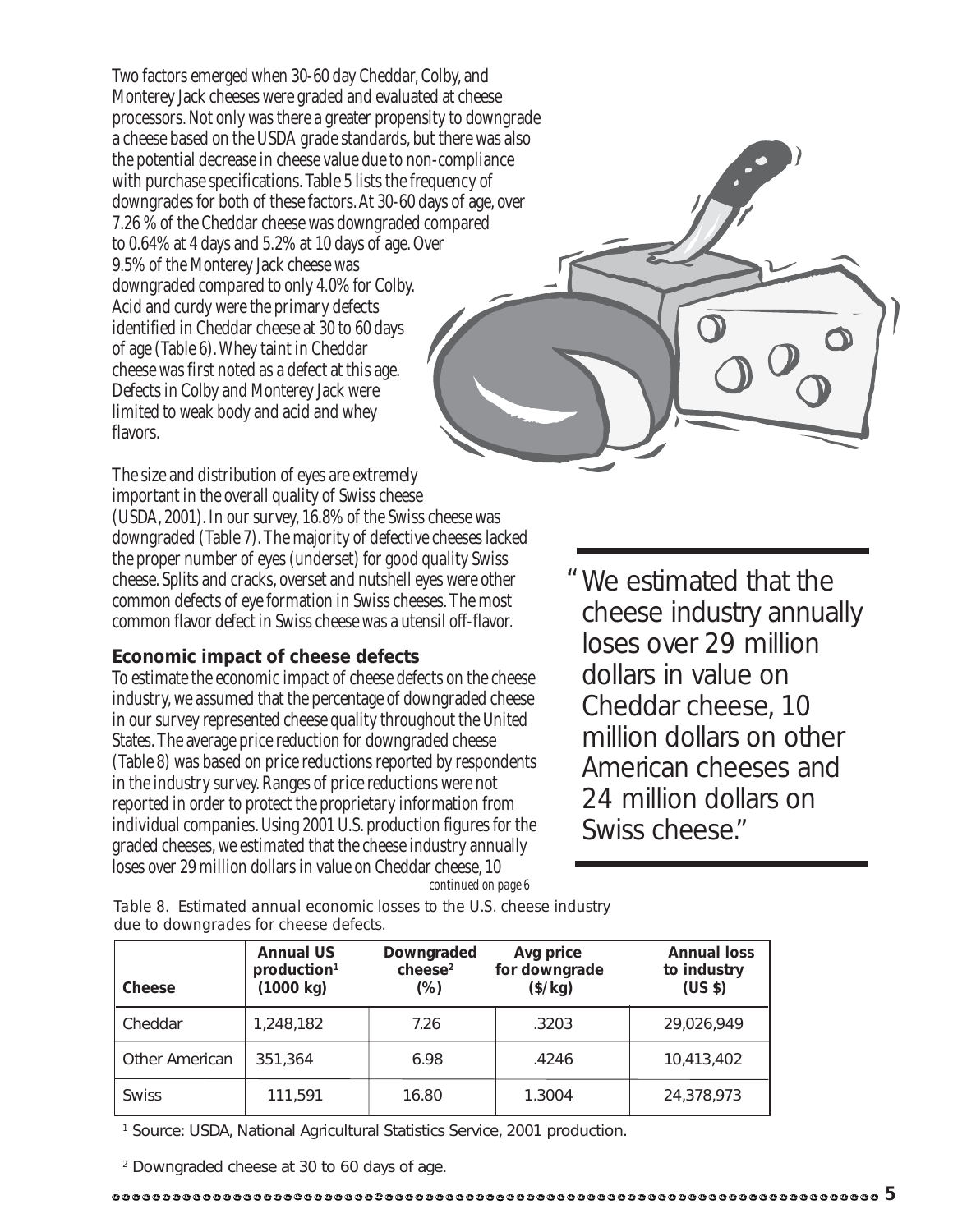#### *continued from page 5*

million dollars on other American cheeses (Colby and Monterey Jack) and 24 million dollars on Swiss cheese. This estimated loss in revenues is due to the downgraded status of the cheese resulting from defects identified in the cheese. We don't know how much of this loss could be reduced or eliminated by improving cheesemaking practices and handling cheeses properly. However, cheesemakers should routinely evaluate cheese quality to determine which defects could be reduced or eliminated and thus reduce losses in revenue for their plants.

### **Retail Cheddar cheese survey: results**

The flavor defects identified in retail cheeses are shown in Table 9. You will notice that the quality of mild Cheddar cheese at the retail market was significantly reduced from that observed at 30 to 60 days of age. A disappointing 91% of the retail cheeses would have been downgraded to B grade or lower due to flavor or body defects. Acid, flat, whey taint and bitter were the major flavor defects identified in the mild Cheddar cheeses. Our results were similar to those reported by Hansen and Keziah (2000) for Cheddar cheese in the North Carolina retail market. They reported flavor defects of acid, bitter, whey taint, and sulfide at 75, 45, 40, and 35%, respectively, of the cheeses sampled. The increased occurrence of sulfide flavor in the North Carolina market may have been due to a larger portion of cheddar cheese that was produced in New England which typically has a higher prevalence of sulfur flavor in Cheddar cheese (Wendorff, et al., 1998).

Barnard (1992) had reported 53% of retail Cheddar cheeses had fruity, fermented, unclean, rancid or moldy flavor defects. Of the potential body defects, short, pasty and open were the primary defects identified in the mild Cheddar cheeses (Table 10). Hansen and Keziah (2000) had reported body defects of short, open and crumbly at 52, 35 and 22 %, respectively. Unlike the results reported by Hansen and Keziah (2000), we did not observe any notable differences in the quality of national brands of cheese versus store brands. Some retail outlets appeared to have better inventory control in their dairy cases than others. However, we did not observe any notable differences in the overall quality of cheeses obtained from any outlet.

Cheesemakers should "routinely evaluate cheese quality to determine which defects could be reduced or eliminated and thus reduce losses in revenue for their plants."

*Table 9. Frequency of flavor defects in retail samples of mild Cheddar cheese purchased in Dane county (Wisconsin) in 2002*

| Defect <sup>1</sup> | % of cheeses   |
|---------------------|----------------|
| Any flavor defect   | 93             |
| Acid                | 57             |
| Flat                | 33             |
| Whey-taint          | 32             |
| <b>Bitter</b>       | 24             |
| <b>Utensil</b>      | 21             |
| Metallic            | 13             |
| Sulfide             | 7              |
| Fermented           | $\mathfrak{D}$ |
| Fruity              | $\overline{2}$ |
| Old milk            | 2              |
| Oxidized            | 1              |
| Lipase              | 1              |
| High salt           | 1              |

<sup>1</sup> Based on USDA grade standards for mild Cheddar cheese.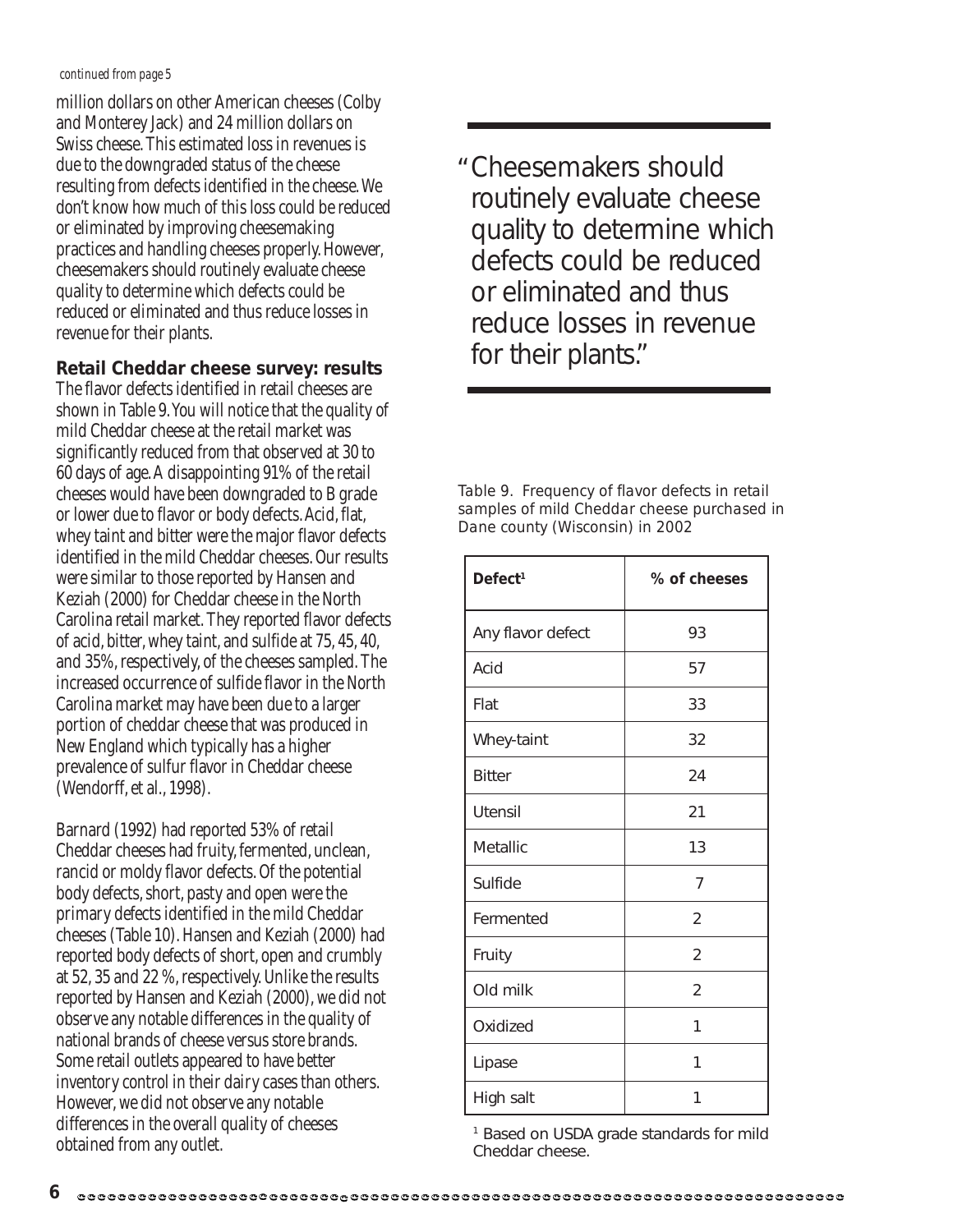*Table 10. Frequency of body and texture defects in retail samples of mild Cheddar cheese purchased in Dane county (Wisconsin) in 2002.*

| Defect <sup>1</sup>        | % of cheeses |
|----------------------------|--------------|
| Any defect (body/textural) | 79           |
| Short                      | 39           |
| Pasty                      | 33           |
| Open                       | 19           |
| Weak                       | 17           |
| Curdy                      | 13           |
| Crumbly                    | 13           |
| Mealy                      | 4            |
| Corky                      | 4            |
| Grainy                     | 1            |

<sup>1</sup> Based on USDA grade standards for mild Cheddar cheese.

The occurrence of defects in natural cheeses can significantly influence the overall quality and value. Some defects may be a result of poor milk quality or inadequate cheesemaking practices but they do not develop until the aging of cheeses or during the distribution or marketing of the cheese. Therefore, cheesemakers must continuously evaluate their cheeses throughout the aging process and during marketing if they want to effectively assess their cheesemaking procedures and practices. Only then will they be able to identify potential quality concerns that need to be addressed to reduce or eliminate defects that result in lost revenues and/or customers.

### *Acknowledgements*

We wish to thank the cheese manufacturers and processors that provided grading information to us for this study. We also thank Brian Gould, Terry Lensmire and Noreen Ratzlaff for technical assistance in this study. This research was supported in part by the College of Agricultural and Life Sciences, University of Wisconsin-Madison and the Center for Dairy Research through funding from Dairy Management, Inc.

### **References**

Barnard, S. E. 1992. Butter, cheese and ice cream don't taste good. Hoard's Dairyman 137: 78.

Baryshev, D. A. 1975. All-Union grading of cheese. Molochnaya-Promyshlennost', No. 2, 6-8

Bodyfeldt, F. W., J. Tobias, and G. M. Trout. 1988. The Sensory Evaluation of Dairy Products. Van Nostrand Reinhold, New York, NY.

Hansen, A., and M. Keziah. 2000. Quality attributes of Cheddar cheese in the North Carolina marketplace. J. Dairy Sci. 84 (Suppl. 1): 145.

Mcbride, R. L., and C. Hall. 1979. Cheese grading versus consumer acceptability: an inevitable discrepancy. Austr. J. Dairy Technol. 34: 66-68.

Richards, E. 1984. Cheese quality – today's requirements. Dairy Industries Intl. 49(5): 13-16.

Sabados, D., and B. Rajsic. 1980. Trappist cheese. II. Organoleptic quality. Mljekarstvo 30 (11): 323-330.

Scott, R., R. K. Robinson, and R. A. Wilbey. 1998. Cheesemaking Practice. Aspen Publishers Inc., Gaithersburg, MD.

USDA Agricultural Marketing Service. 2001. Grading and inspection, general specifications for approved plants and standards for grades of dairy products. Title 7 of the Code of Federal Regulations, Part 58. U.S. Government Printing Office, Washington, DC.

WDATCP. 2002. Cheese grading, packaging and labeling. Chapter ATCP 81. Register, June 2002, No. 558, Wis. Agriculture, Trade and Consumer Protection, Madison, WI.

Wendorff, B., M. Johnson, and N. Olson. 1998. The great Cheddar debate. UW Dairy pipeline 10(4): 1- 3, Center for Dairy Research, Univ. of Wisconsin-Madison, Madison.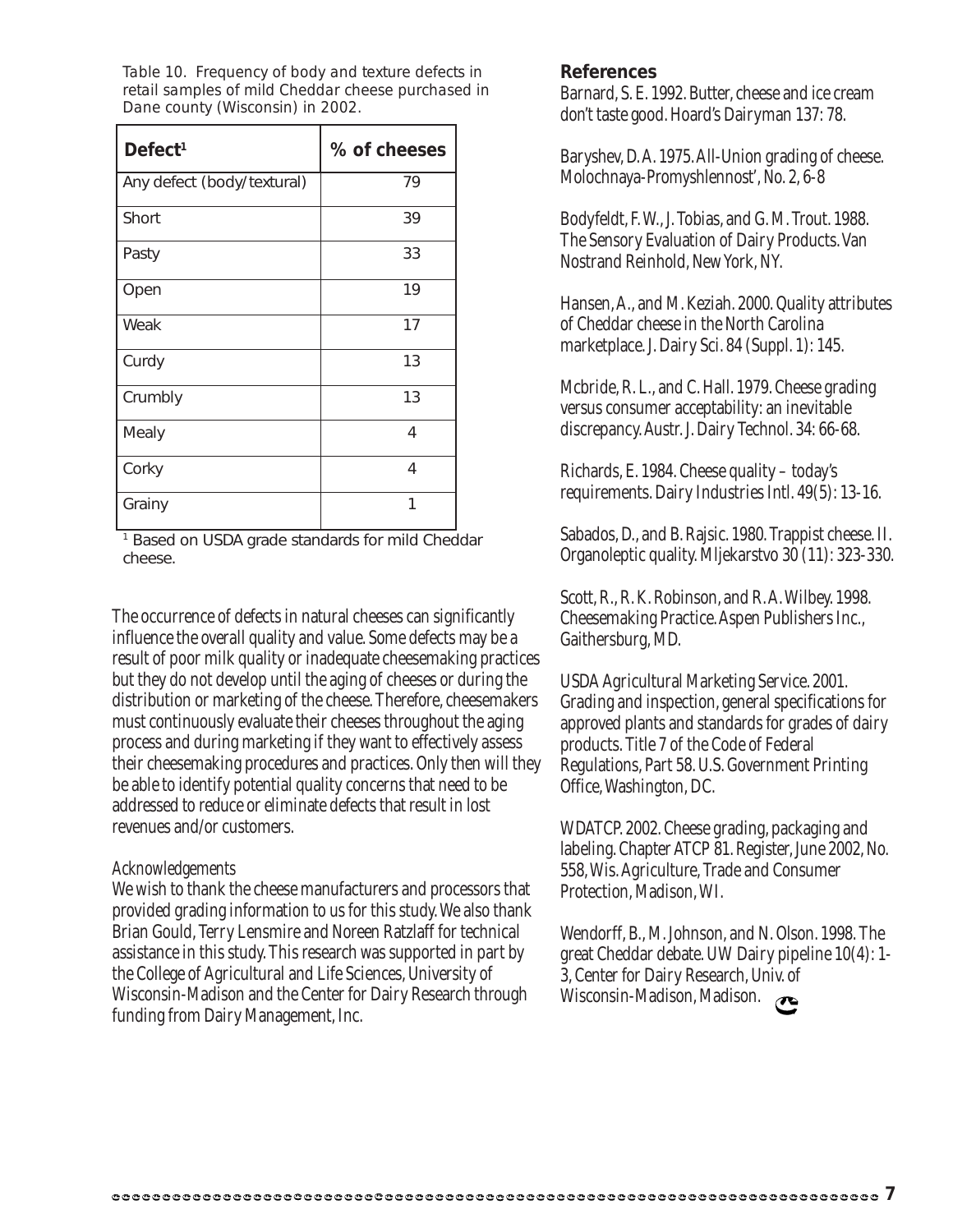## Curd Clinic

*Curd Clinic doctor for this issue is Carol Chen, Wisconsin Center for Dairy Research*

 $\Omega$ . I have heard that researchers can influence the texture and flavor of cheese, tailoring it for specific functions. Does this mean a cheese manufacturer could alter the chewiness of cheese? I'm referring to mozzarella, which will be used as a pizza topping for a specific market.

 Manufacturing protocols can indeed be adjusted to produce cheese that is less chewy. U.S. cheese producers are manufacturing for the preferences of an American market, which can be quite different than other world markets. We learned this firsthand from a group of Asian journalists and food scientists who toured the CDR several years ago. They thought that American made LMPS mozzarella cheese was too chewy for pizza pies. A.

The stretch and appearance of melted mozzarella cheese is very important, and so is the texture. One way to describe texture is chewiness, defined as the total energy or time required to masticate, or chew, a sample just before swallowing. Chewiness is influenced by hardness, springiness and cohesiveness (how the sample holds together in a mass) of the cheese. In general, as cheese ages, melted cheese becomes less chewy.

### **Researchers use sensory evaluation**

During a research project at the CDR, trained panelists made melted cheese texture measurements using a sensory evaluation technique known as quantitative descriptive analysis. We did not find strong correlations between cheese composition and the chewiness of melted cheese. Because these factors are relatively easy to measure, many cheesemakers have relied on tinkering with cheese composition factors as the primary way to modify the chewiness of cheese. You can influence chewiness this way, but it isn't the most reliable choice. Instead, our study suggests that controlling proteolysis can help you control chewiness.

### The major factor controlling "chewiness is the degree of proteolysis."

Rather than compositional factors, we found that the measurement of 'flow rate' from the melt profile curve (See Figure 1, next page) correlated well with melted cheese chewiness for pasta filata and non-pasta filata LMPS mozzarella cheeses. The melted cheese flow rate depends on the number of protein interactions. Fewer interactions means the proteins are able to 'slide' past one another. Thus, cheeses with greater flow rates are less chewy—which leads directly to answering your question.

The major factor controlling chewiness is the degree of proteolysis, or the amount of casein that is broken down. A cheese that has undergone a higher degree of proteolysis will require less energy to soften and will flow at a faster rate due to the weakening of the protein matrix. You will find that this cheese is less chewy. Remember, less chewy, more chewy neither is right or wrong. The choice depends on what your customers prefer.

### **Pasta filata vs. non-pasta filata mozzarella**

Your approach to controlling proteolysis in pasta filata vs. nonpasta filata mozzarella should differ. For pasta filata mozzarella you control the degree of proteolysis by starter culture selection (use of cocci only, no rods) and/or a higher mixer temperature. Thus, to produce a chewier cheese use cocci as a starter because of they are lower in proteolytic activity. A higher mixer temperature also produces a chewier cheese since higher temperatures inactivate proteolytic activity.

Traditionally, mesophilic cultures are used with non-pasta filata mozzarellas, and no secondary heating steps are employed. In this case, further reductions to milk coagulant levels (i.e. rennet) as well as selecting a starter culture with a low protease activity are both strategies for limiting proteolysis, and thus producing chewier cheese.

Up to this point I have not mentioned pH, which also has a major impact on cheese meltability. It isn't a viable option for most cheesemakers though, since altering pH to control mozzarella texture requires pushing pH outside the optimal window of 5.0 to 5.4, adversely affecting overall cheese functionality. You are better off adjusting proteolysis and protein.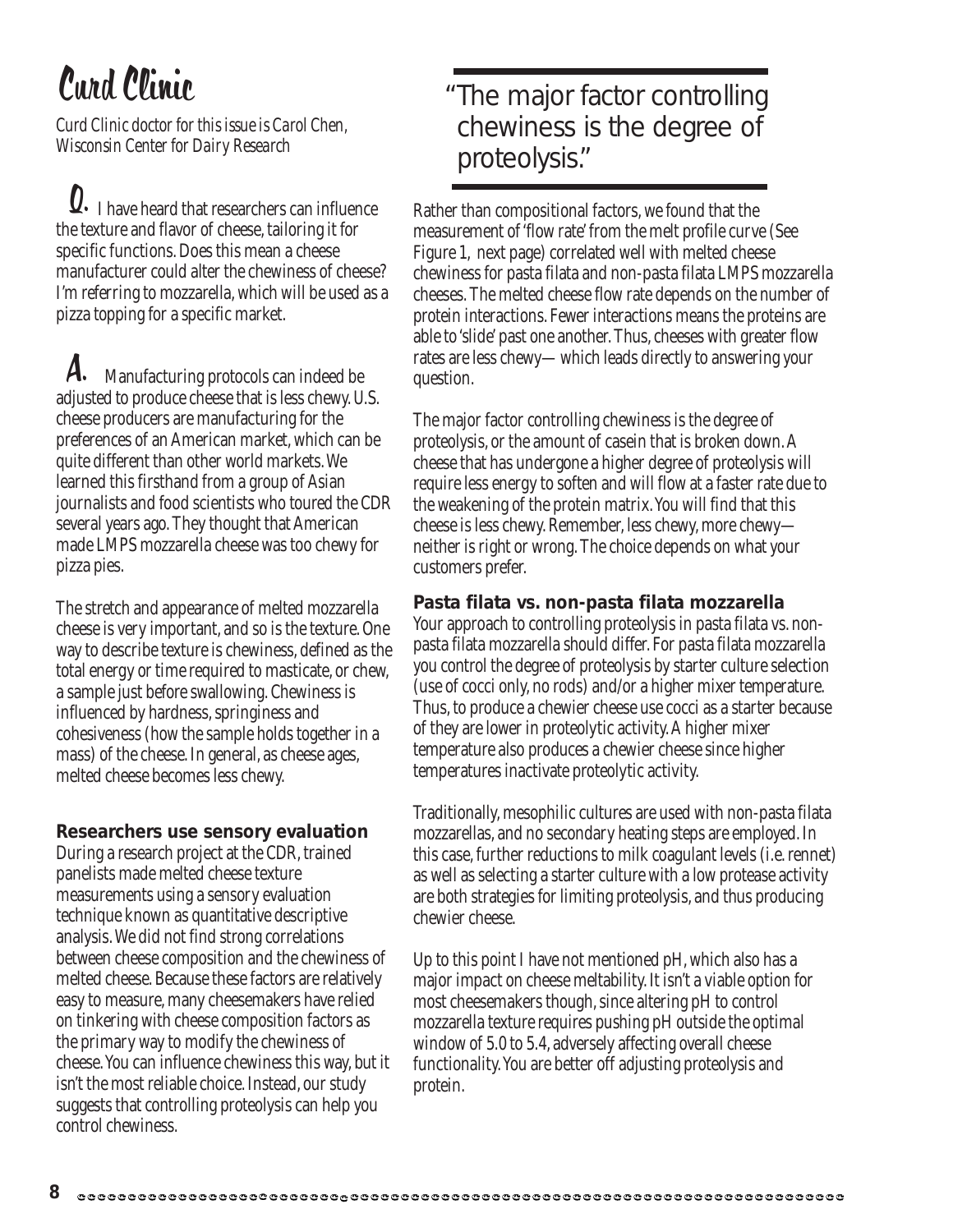

### **Melt Profile—from softening to melt**

Our research suggests that the chewiness of melted mozzarella relates well with cheese melt. Cheese meltability was measured by a modified squeeze flow method that provides a 'melt profile' of the phases during melting. (See Figure 1.) When cheese is initially placed in an oven the temperature of the

cheese rises quickly, but the shape of the cheese does not change. As the cheese reaches a critical temperature—called the softening temperature—it begins to flow. At this point the cheese not only continues to rise in temperature, it is also changing shape. The cheese will decrease in height and will fuse together into one semi-solid mass. Flow rate can be measured, by calculating the slope of the best-fit line in a cheese height vs. time plot. Next, the melt profile reaches a third critical point called the complete melt point. After this point, there are only minimal changes in cheese height and the cheese

temperature slowly approaches oven temperature. Traditional methods of measuring cheese meltability measure

the distance a disc of cheese spreads (modified tube, Schreiber) or decreases in height (Arnott) during heating. These types of

melt tests describe cheese meltability using one measurement, and they relate to the complete melt of a cheese. With the exception of the degree of skinning, our research has found that the softening temperature and flow rate relate better to melted cheese chewiness, cohesiveness, and hardness than the complete melt temperature.  $\sigma$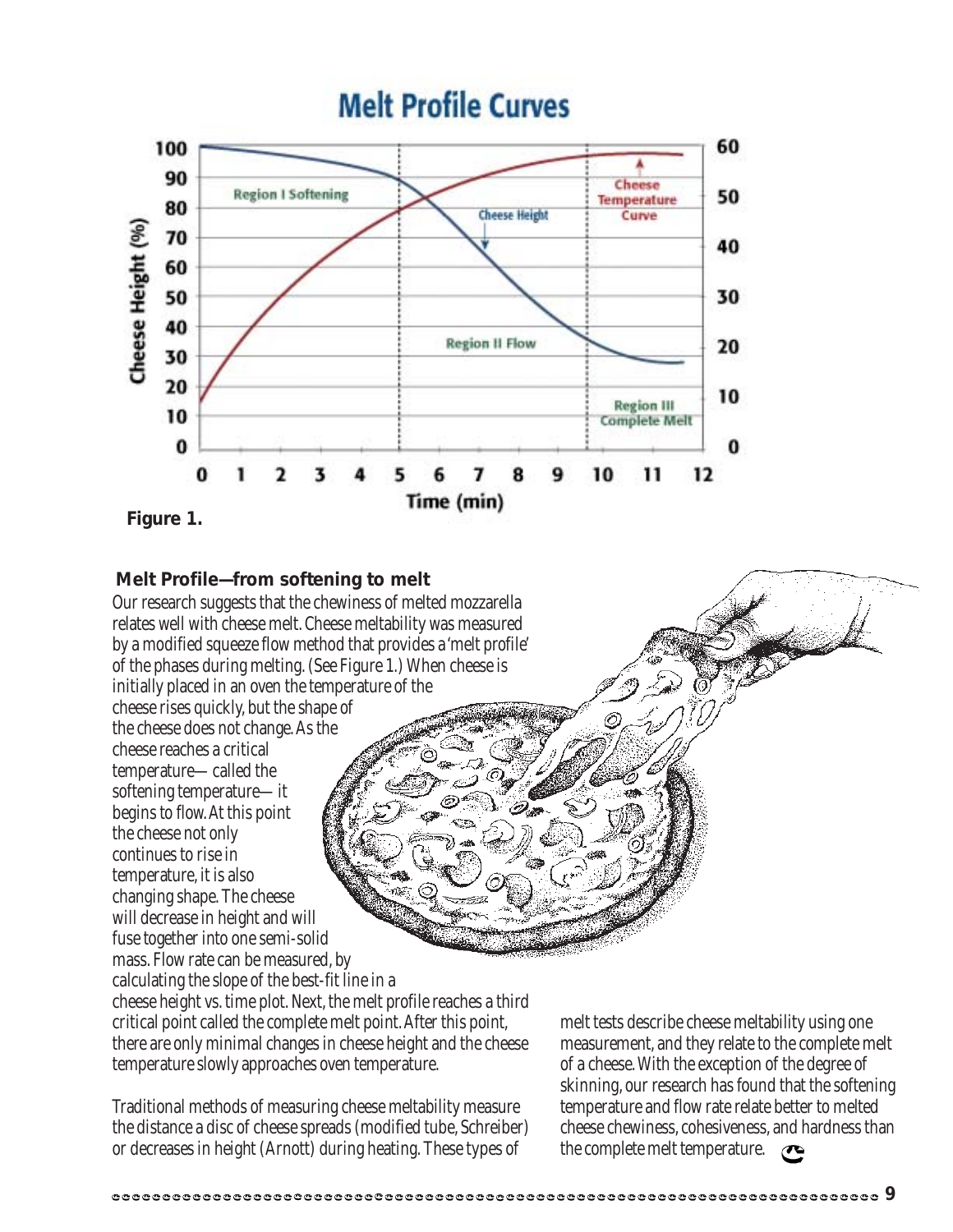

**Cathy Lander**



**Kyungwha (Kate) Lim**



**Dean Sommer**

## News from CDR

### **Three new employees**

CDR welcomes three new employees, pictured on the left. Cathy Lander, who is replacing Matt Zimbric in the analytical group, recently earned a Masters Degree from the University of Illinois—Urbana. Kyungwha (Kate) Lim is also a recent graduate, coming from the University of Missouri—Columbia. She earned a Ph.D. in Food Microbiology and Sensory Science and is replacing our former sensory expert, Alice Ping. We are also excited to have Dean Sommer with us, bringing years of experience earned at Alto Dairy. Dean is filling a new position at CDR, one that links CDR's scientists with "end users" of dairy products.

### **January symposium**

CDR is organizing a symposium focusing on the issue of PDO cheeses and Geographic Indicators. The date hasn't been set but it will be some time in mid January, and it will take place in Green Bay, Wisconsin. Speakers from both U.S. Trade and Patent offices have been invited.



### **Labeling trans fats**

On July 11, 2003, he Food and Drug Administration (FDA) published a final rule amending labeling regulations regarding trans fatty acids. Effective January 1, 2006 the FDA will require food manufacturers to list trans fatty acids on the nutrition label. Published studies indicate that trans fatty acids, created during the partial hydrogenation of oils, increase blood levels of low density lipoprotein cholesterol (LDL-C, or the "bad cholesterol"). For more information, check the FDA website at: http://www.cfsan.fda.gov/~dms/transgui.html

### **CDR in the teaching mode**

The Wisconsin Center for Dairy Research has a mission statement that lists communication information as one of our main goals. This summer we fulfilled that goal by hosting several groups who benefited from custom designed courses.

When members of the U. S. International Trade Commission wanted to know more about milk proteins they came right to the source—Wisconsin. Warren Payne, Ron Babula, and Brad Gehrke traveled to Madison to spend a day with fellow economists and a second day following the trail of dairy proteins. That trail led from the whey pilot plant to process cheese and on to the myriad food applications for these proteins.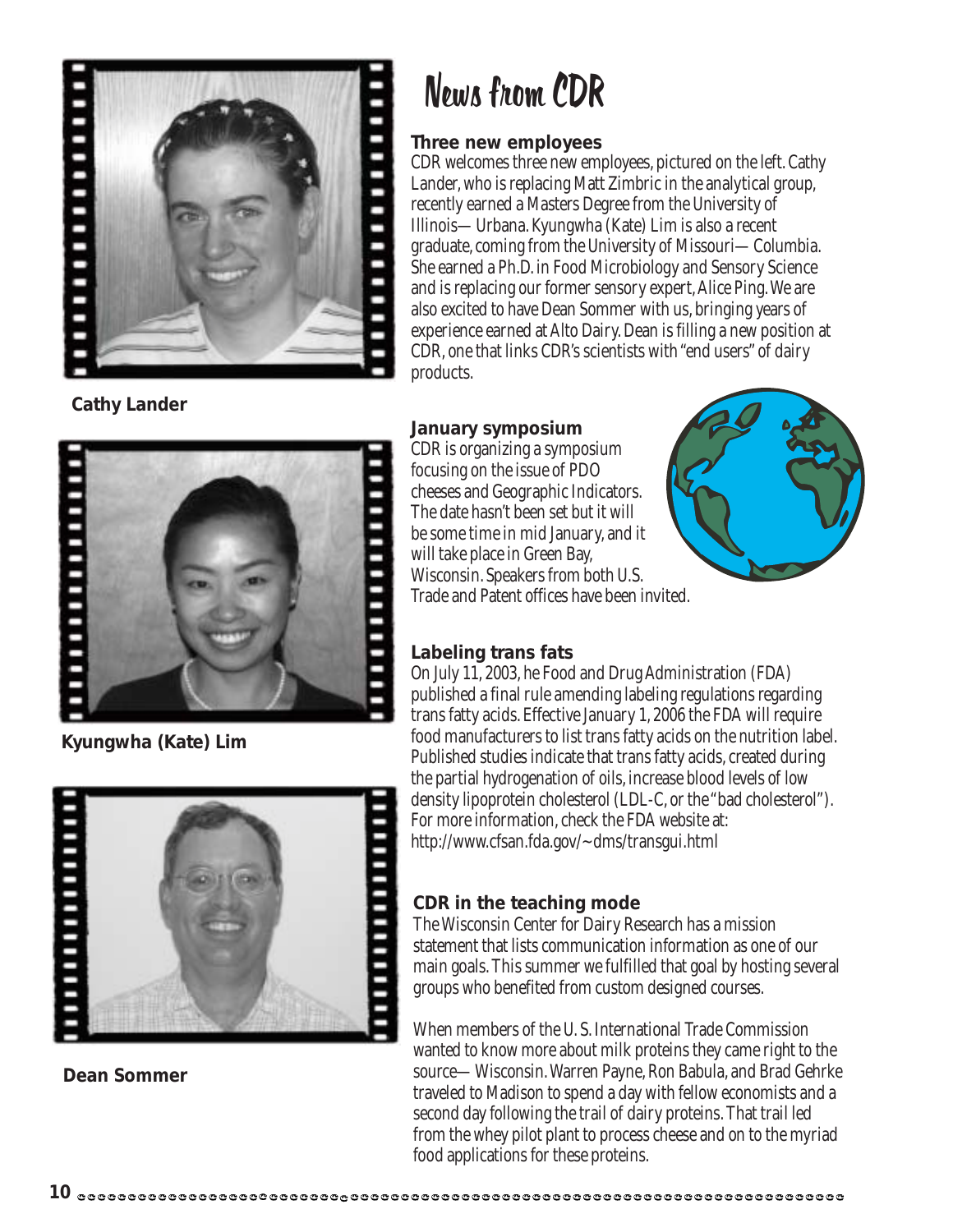### **Smukowski chief judge at new cheese contest**

After 20 years of sponsoring a cheese and butter evaluation clinic, Wisconsin Dairy Products Association added a new twist this year. They are holding the clinic at the World Dairy Expo on October 1, 2003. They also added a cheese contest, which was held at the Madison Area Technical College Culinary school. Congratulations to the North Hendren Co-op Dairy, which produced the Grand Champion winner, a Gorgonzola.

Education is a component of this new contest, since the students were able to observe the sampling and talk with the judges. In addition, part of the proceeds of the auction, held at 4 pm on Oct. 1, will be donated to the Education Foundation of the Professional Dairy Producers of Wisconsin.

Brad Legreid, WDPA executive director, said that he was "Extremely pleased with the first year of the contest." And he noted that the contest will grow since they plan to add yogurt and ice cream classes to the contest next year.

Marianne Smukowski, CDR, served as chief judge, alongside Dennis Butters, Stan Dietsche, Greg Kinate, Bill Novak, Mike Pederson, and Noreen Ratzloff.



*Stan Dietsche, discussing cheese with MATC students*





Please help us keep our mailing list current! Simply phone, fax or e-mail the information requested below to:

*The Dairy Pipeline* Center for Dairy Research 1605 Linden Dr. Madison, WI 53706 phone: 608/262-8015 fax: 608/262-1578

You can also choose to forgo a mailed copy and get on our e-mail subscription list which will remind you to read the Pipeline on the web. Email this request to hogensen@cdr.wisc.edu

*Noreen Ratzloff shares her trier with MATC students*